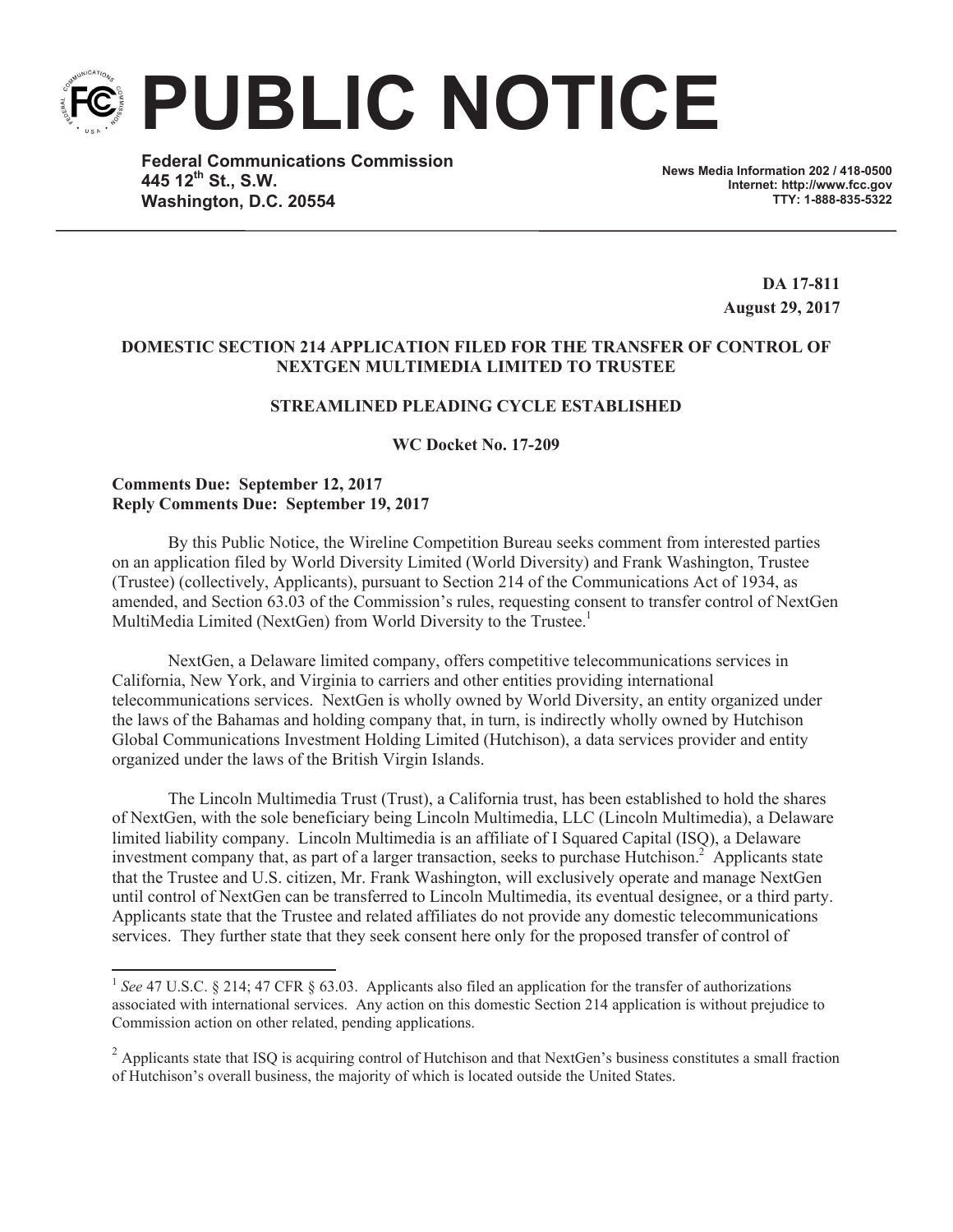NextGen from World Diversity to the Trustee for the duration of the Trust and will file a separate future application seeking Commission approval for the transfer of NextGen to Lincoln Multimedia, its designee, or a third party buyer.

Pursuant to the terms of the proposed transaction, the Trustee will purchase all the outstanding shares of NextGen from World Diversity. Applicants state the Trustee will have de jure and de facto control of NextGen, which will continue to provide services under the same rates, terms, and conditions as currently apply. The Applicants assert that the proposed transaction is entitled to presumptive streamlined treatment under Sections  $63.03(b)(1)(ii)$  of the Commission's rules and that a grant of the application will serve the public interest, convenience, and necessity.<sup>3</sup>

Domestic Section 214 Application Filed for the Transfer of Control of NextGen Multimedia Limited to Trustee, WC Docket No. 17-209 (filed Aug. 18, 2017).

#### **GENERAL INFORMATION**

The transfer of control identified herein has been found, upon initial review, to be acceptable for filing as a streamlined application. The Commission reserves the right to return any transfer application if, upon further examination, it is determined to be defective and not in conformance with the Commission's rules and policies. Pursuant to Section 63.03(a) of the Commission's rules, 47 CFR § 63.03(a), interested parties may file comments **on or before September 12, 2017**, and reply comments **on or before September 19, 2017**. Pursuant to Section 63.52 of the Commission's rules, 47 CFR § 63.52, commenters must serve a copy of comments on the Applicants no later than the above comment filing date. Unless otherwise notified by the Commission, the Applicants may transfer control on the 31st day after the date of this notice.

Pursuant to Section 63.03 of the Commission's rules, 47 CFR § 63.03, parties to this proceeding should file any documents in this proceeding using the Commission's Electronic Comment Filing System (ECFS): http://apps.fcc.gov/ecfs/.

#### **In addition, e-mail one copy of each pleading to each of the following:**

- 1) Tracey Wilson, Competition Policy Division, Wireline Competition Bureau, tracey.wilson@fcc.gov;
- 2) Gregory Kwan, Competition Policy Division, Wireline Competition Bureau, gregory.kwan@fcc.gov;
- 3) David Krech, International Bureau, david.krech@fcc.gov;
- 4) Sumita Mukhoty, International Bureau, sumita.mukhoty@fcc.gov, and
- 5) Jim Bird, Office of General Counsel, jim.bird@fcc.gov.

 $3\,$  47 CFR § 63.03(b)(1)(ii).